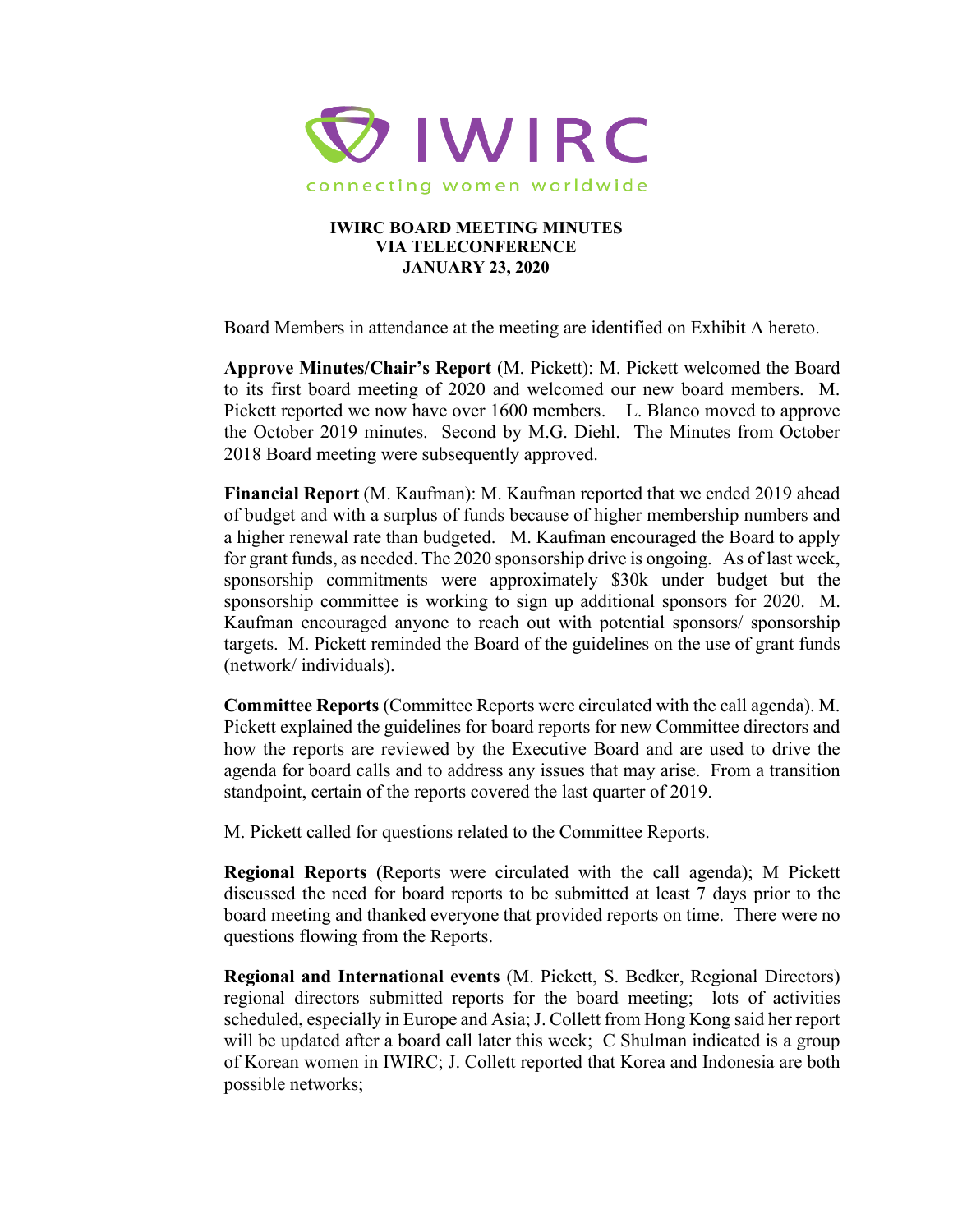a) Upcoming IWIRC regional conferences M Pickett mentioned all the following regional conferences:

(1) IWIRC at the Shore, March 5-6, 2020 at new location, Hard Rock Hotel & Casino, Atlantic City;

(2) IWIRC at the Lakes, January 30, 2020, Sundara Inn & Spa, Wisconsin Dells, WI;

(3) IWIRC at Blueridge Mountains, March 19, 2020, Renaissance Asheville Hotel;

(4) IWIRC on the Vine, Santa Barbara, CA, September 11-13, 2020;

b) INSOL Capetown, South Africa March 15-17, 2020 – IWIRC Panel/Reception M. Drennan and P. Sinha are putting together a panel on different negotiation styles from around the worldl

c) Asia Conference Fall 2020 July or August; waiting for Singapore insolvency conference date to be announced so that this conference can piggyback on it;

d) IWIRC/GRR London is planning a repeat of last year's event; date will be provided when it becomes available (probably early Nov); IWIRC/GRR will also host a separate conference in Hong Kong (Asia) around INSOL conference

**2020 Leadership Retreat Update** (L. Blanco, J. Kimble): L. Blanco provided an update on the status of planning the Leadership Summit in Minneapolis in July. An outline schedule and the hotel information should be distributed to Board Members next week.

**International Networks** (S. Bedker, Regional Directors) – S. Bedker reported there was interest and discussion around new networks in Ireland, South Africa, South Korea, South America. There were discussions surrounding meetings in Ireland, and in Chile for South America. T. Freedman reported she will be in Dublin in April and will reach out to M. Drennan to coordinate a meeting with women in Ireland. N. Miller reported there was a group of ladies meeting in Uruguay and that there are new members signing up in central and south America, even though there's not a network in these smaller countries.

**Domestic Networks** (S. Bedker/K. McDonald): S. Bedker reported that Western KY is trying to restart network; V. Peo indicated there is an upcoming Networks Chair Meeting and that she will have a more robust report following meeting; Networks Committee is working to set network goals for the year.

**Advisory Council**: M. Pickett provided an update on the new Advisory Counsel reporting that in 2013 IWIRC Board approved an Advisory Board, but subsequently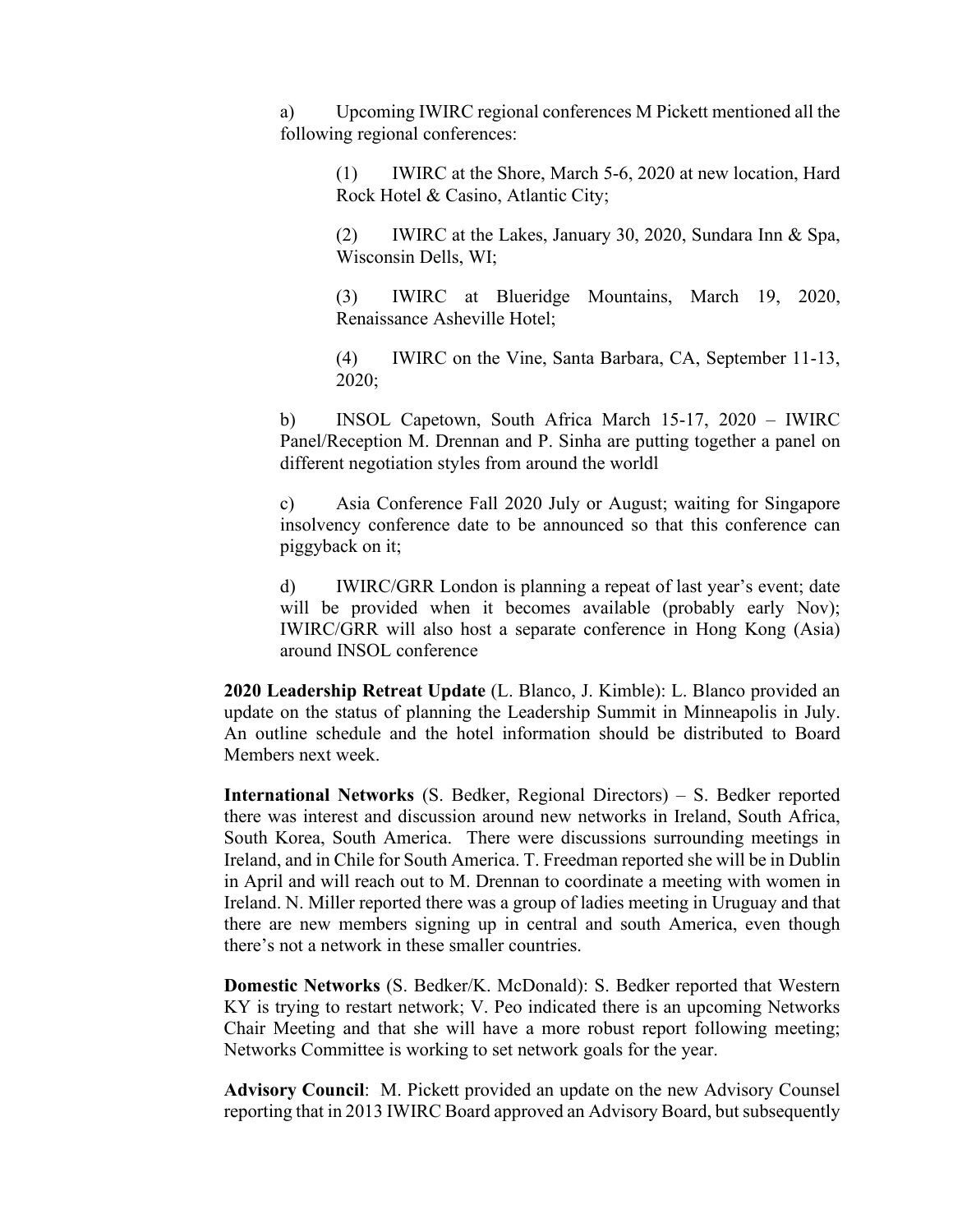no board was appointed and no structure for an advisory board was put in place. The Executive Board now feels this is the time to appoint an Advisory Counsel. The E-Board will be working on governance structure and appointment of advisory counsel members and formally changing the name to the Advisory Council. E-Board will present recommendations to the full Board at the April Board Meeting for Board approval.

**Board member onboarding**: M Pickett provided an update on the board transition process stating that the goal is for smooth transition of board members and committee members and maintaining continuity in projects and goals of committees. The E-Board is brainstorming more formal processes to transition new board member into their new board roles;

a) M. Pickett asked for feedback on current process and areas where the process could be improved to ensure continuity and seamless board role transitions:

> (1) M Hager reported that she felt there had been many improvements because of formal committee reports but that there is still room for improvement;

> (2) At large directors were reminded that they need to find a committee to work on and need guidance to do so (T. Freedman also agreed to this);

> (3) A. Bendana reported she was thinking of a project regarding mentoring and assisting younger members and will discuss with M. Pickett once formalized;

> (4) C. Bent reported that she thought the process has pros and cons; there is flexibility to finding out what you want to do once on the board; boot camp and package was very helpful as a new member;

> (5) Tara Schellhorn reported that she had been working with previous Program Committee members which had been very helpful to her and J. Dubose;

> (6) J. Collett indicated that getting to choose what you want to work on as an at large director and having structure was helpful;

> (7) E. Gunn reported that the onboarding package has been helpful;

> (8) The Eboard will reach out to new at large directors to get them involved on a committee

## **Other Business**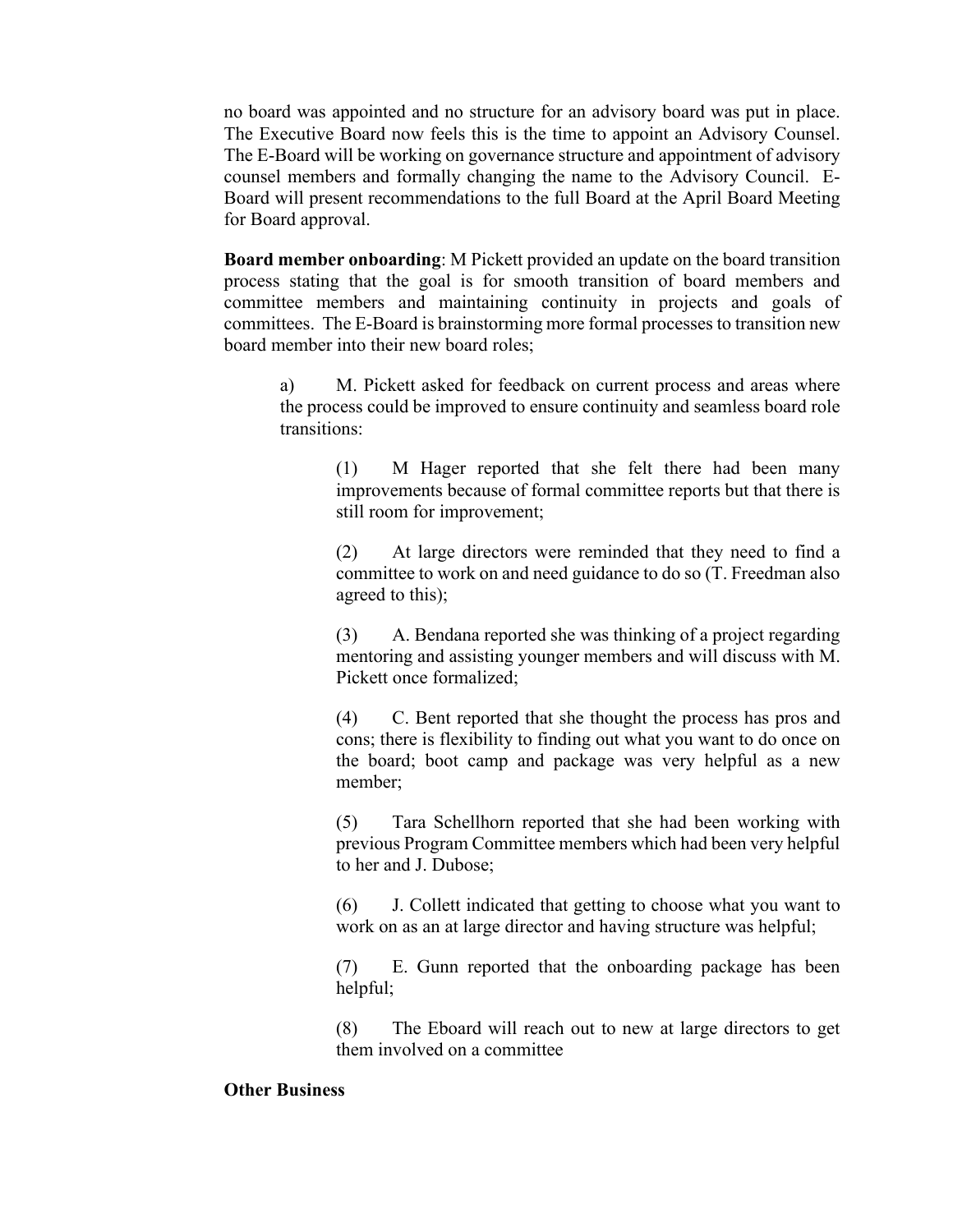b) A reminder was given to send email to S. Bedker to report attendance at Board call

c) R. Evergreen called for any information about members in the news for next newsletter and for other opportunities to promote members;

**Meeting Adjournment:** L. Blanco moved to adjourn the meeting. M. Hager provided a second and the call was ended.